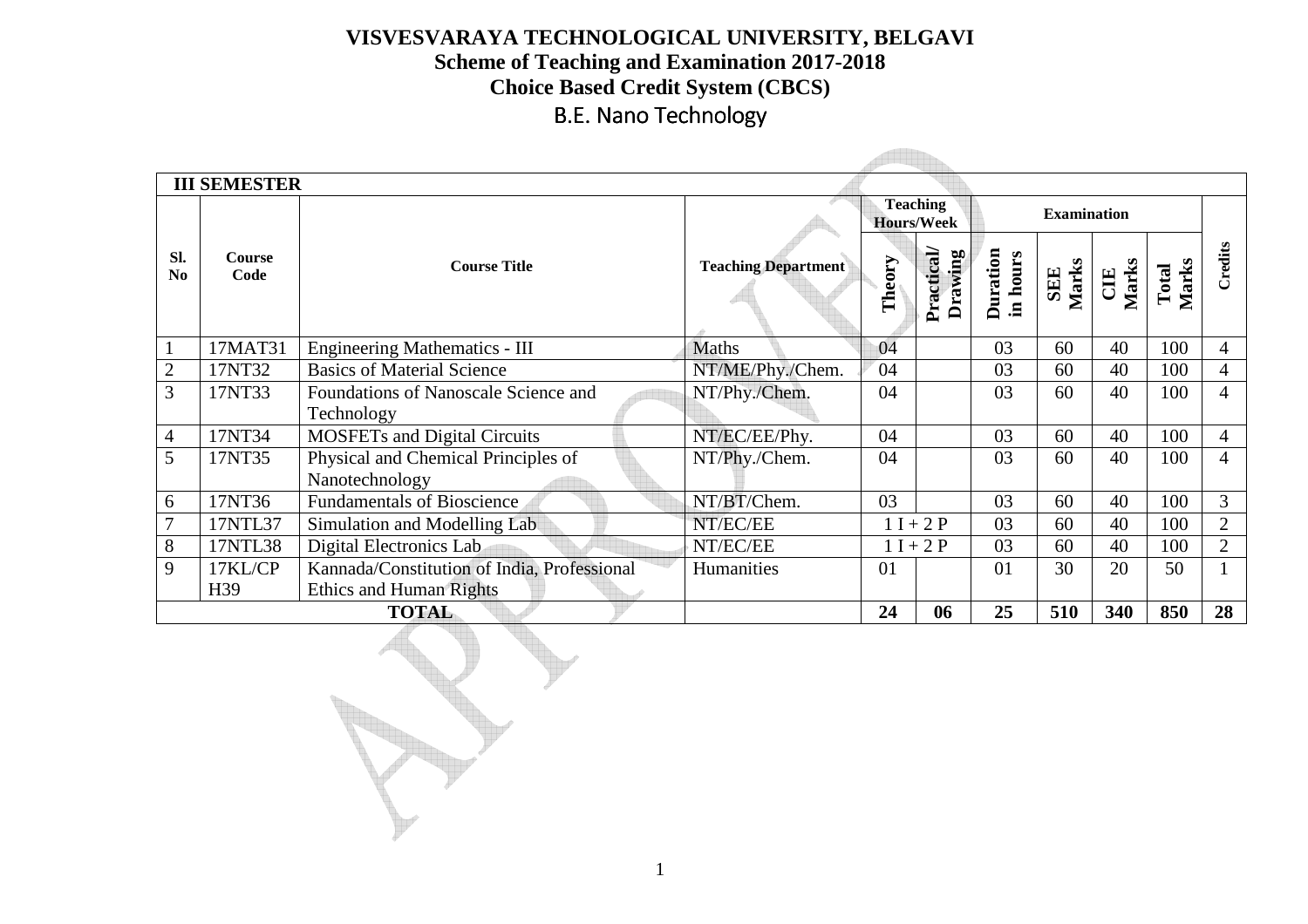# **Scheme of Teaching and Examination 2017-2018 Choice Based Credit System (CBCS)**

### B.E. Nano Technology

|                               | <b>IV SEMESTER</b>                                        |                                                |                            |             |                                      |                             |                    |                     |                |                |
|-------------------------------|-----------------------------------------------------------|------------------------------------------------|----------------------------|-------------|--------------------------------------|-----------------------------|--------------------|---------------------|----------------|----------------|
|                               |                                                           |                                                |                            |             | <b>Teaching</b><br><b>Hours/Week</b> |                             | <b>Examination</b> |                     |                |                |
| Sl.<br>$\mathbf{N}\mathbf{0}$ | Course<br>Code                                            | <b>Course Title</b>                            | <b>Teaching Department</b> | Theory      | Practical<br>Drawing                 | <b>Duration</b><br>in hours | SEE<br>Marks       | <b>CIE</b><br>Marks | Marks<br>Total | Credits        |
|                               | 17MAT41                                                   | <b>Engineering Mathematics - IV</b>            | Maths                      | 04          |                                      | 03                          | 60                 | 40                  | 100            | 4              |
| $\overline{2}$                | 17NT42                                                    | Material Science and Engineering               | NT/ME/Phy./Chem.           | 04          |                                      | 03                          | 60                 | 40                  | 100            | 4              |
| 3                             | 17NT43                                                    | Synthesis and Processing Techniques            | NT/Phy./Chem.              | 04          |                                      | 03                          | 60                 | 40                  | 100            | $\overline{4}$ |
| 4                             | 17NT44                                                    | <b>Electronic Instruments and Measurements</b> | NT/EC/EE                   | 04          |                                      | 03                          | 60                 | 40                  | 100            | $\overline{4}$ |
| 5                             | 17NT45                                                    | Applications of Nanotechnology                 | NT/Phy./Chem.              | 04          |                                      | 03                          | 60                 | 40                  | 100            | 4              |
| 6                             | 17NT46                                                    | Biochemistry and Microbiology                  | NT/BT/Chem.                | 03          |                                      | 03                          | 60                 | 40                  | 100            | $\overline{3}$ |
|                               | 17NTL47                                                   | Electronic Instrumentation Lab                 | NT/EC/EE/Phy.              | $1 I + 2 P$ |                                      | 03                          | 60                 | 40                  | 100            | $\overline{2}$ |
| 8                             | 17NTL48                                                   | Biochemistry and Microbiology Lab              | NT/BT/Chem.                |             | $1 I + 2 P$                          | 03                          | 60                 | 40                  | 100            | $\overline{2}$ |
| 9                             | 17KL/CP                                                   | Kannada/Constitution of India, Professional    | Humanities                 | 01          |                                      | 01                          | 30                 | 20                  | 50             |                |
|                               | H49                                                       | Ethics and Human Rights                        |                            |             |                                      |                             |                    |                     |                |                |
|                               | 25<br>510<br>850<br>28<br>24<br>340<br><b>TOTAL</b><br>06 |                                                |                            |             |                                      |                             |                    |                     |                |                |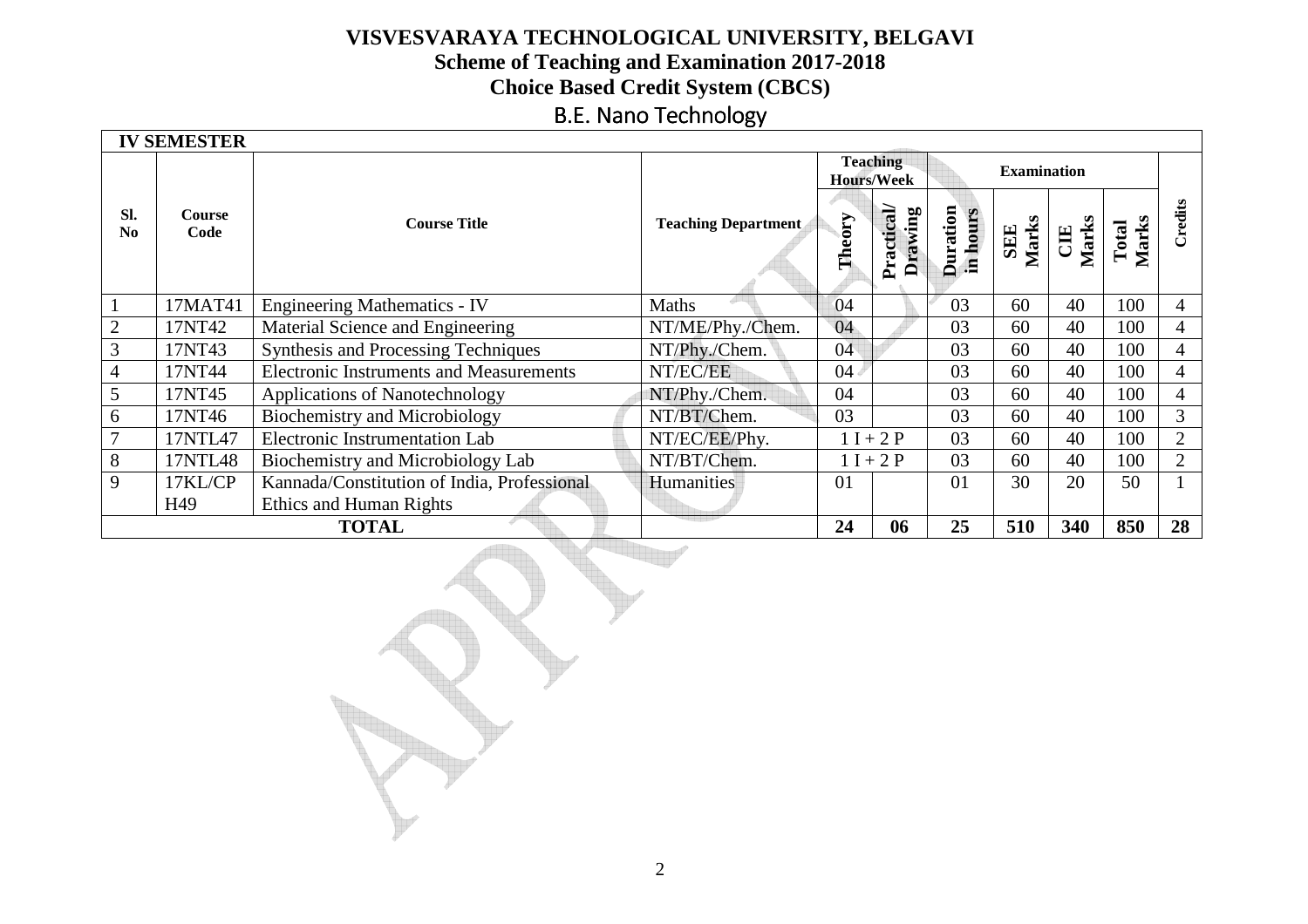# **Scheme of Teaching and Examination 2017-2018 Choice Based Credit System (CBCS)**

### B.E. Nano Technology

|                | <b>V SEMESTER</b>                                         |                                             |                            |             |                                      |                             |              |              |                |                |
|----------------|-----------------------------------------------------------|---------------------------------------------|----------------------------|-------------|--------------------------------------|-----------------------------|--------------|--------------|----------------|----------------|
|                |                                                           |                                             |                            |             | <b>Teaching</b><br><b>Hours/Week</b> | <b>Examination</b>          |              |              |                |                |
| SI.<br>No      | <b>Course Code</b>                                        | <b>Course Title</b>                         | <b>Teaching Department</b> | Theory      | Practical<br>Drawing                 | <b>Duration</b><br>in hours | SEE<br>Marks | Marks<br>CIE | Marks<br>Total | Credits        |
|                | 17NT51                                                    | Management and Entrepreneurship             | NT/ME/CS/EC/EE             | 04          |                                      | 03                          | 60           | 40           | 100            | 4              |
| $\overline{2}$ | 17NT52                                                    | <b>Synthesis of Nanomaterials</b>           | NT/Chem.                   | 04          |                                      | 03                          | 60           | 40           | 100            | 4              |
| 3              | 17NT53                                                    | <b>Characterization Techniques</b>          | NT/Phy./Chem.              | 04          |                                      | 03                          | 60           | 40           | 100            | 4              |
| 4              | 17NT54                                                    | Digital System Design                       | NT/EC                      | 04          |                                      | 03                          | 60           | 40           | 100            | 4              |
| 5              | 17NT55X                                                   | Professional Elective                       | NT                         | 03          |                                      | 03                          | 60           | 40           | 100            | $\overline{3}$ |
| 6              | 17NT56Y                                                   | Open Elective                               | <b>NT</b>                  | 03          |                                      | 03                          | 60           | 40           | 100            | 3              |
| 7              | 17NTL57                                                   | Nano Materials Synthesis Lab                | NT/Chem.                   | $1 I + 2 P$ |                                      | 03                          | 60           | 40           | 100            | $\overline{2}$ |
| 8              | 17NTL58                                                   | <b>Characterization and Measurement Lab</b> | NT/Phy.                    |             | $1 I + 2 P$                          | 03                          | 60           | 40           | 100            | $\overline{2}$ |
|                | 26<br>24<br>22<br>06<br>480<br>320<br>800<br><b>TOTAL</b> |                                             |                            |             |                                      |                             |              |              |                |                |

| <b>Professional Elective</b>         |                                  | <b>Open Elective Offered by the Department of Nano Technology</b> |                                                |  |  |  |  |
|--------------------------------------|----------------------------------|-------------------------------------------------------------------|------------------------------------------------|--|--|--|--|
| <b>Course Title</b><br><b>Course</b> |                                  | <b>Course</b>                                                     | <b>Course Title</b>                            |  |  |  |  |
| under code                           |                                  | under code                                                        |                                                |  |  |  |  |
| <b>17NT55X</b>                       |                                  | 17NT56Y                                                           |                                                |  |  |  |  |
| 17NT551                              | <b>Analog Circuit Design</b>     | 17NT561                                                           | Introduction to Nanoscience and Nanotechnology |  |  |  |  |
| 17NT552                              | Biomaterials                     | 17NT562                                                           | Nanomaterials and Their Applications           |  |  |  |  |
| 17NT553                              | Fundamentals of Thermodynamics   | 17NT563                                                           | Nanodevices and Applications                   |  |  |  |  |
| 17NT554                              | Nanostructures and Self-assembly | 17NT564                                                           | Nanomaterials Synthesis and Characterization   |  |  |  |  |

١

Br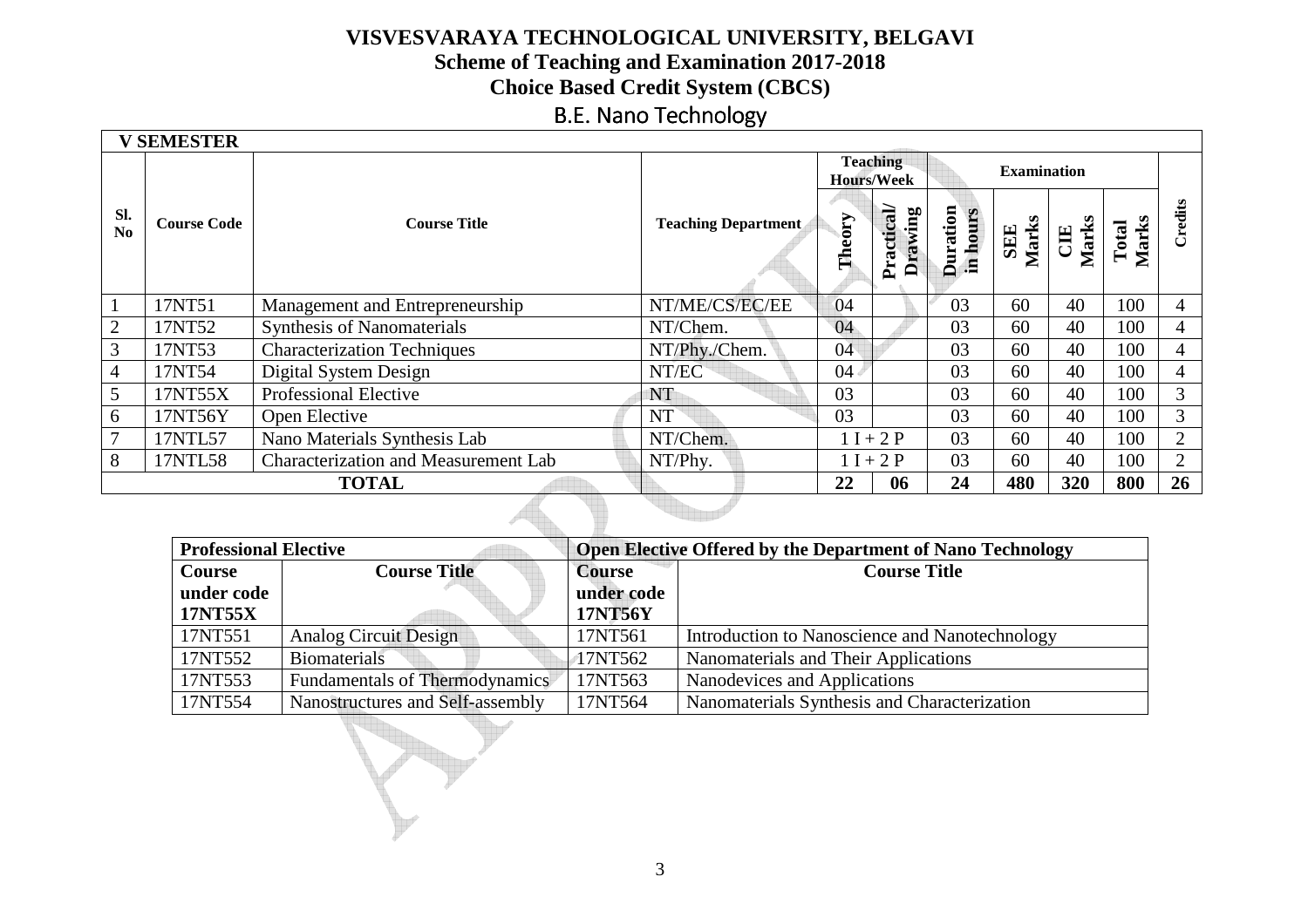# **Scheme of Teaching and Examination 2017-2018 Choice Based Credit System (CBCS)**

### B.E. Nano Technology

|                | <b>VI SEMESTER</b> |                                                                                   |                            | <b>Teaching</b><br><b>Hours/Week</b> |                      |                             | <b>Examination</b>  |                     |                |                |
|----------------|--------------------|-----------------------------------------------------------------------------------|----------------------------|--------------------------------------|----------------------|-----------------------------|---------------------|---------------------|----------------|----------------|
| Sl.<br>No      | <b>Course Code</b> | <b>Course Title</b>                                                               | <b>Teaching Department</b> | Theory                               | Practical<br>Drawing | <b>Duration</b><br>in hours | <b>SEE</b><br>Marks | <b>CIE</b><br>Marks | Marks<br>Total | Credits        |
|                | 17NT61             | <b>Quantum Mechanics and Simulation Techniques</b>                                | <b>NT</b>                  | 04                                   |                      | 03                          | 60                  | 40                  | 100            | 4              |
| $\overline{2}$ | 17NT62             | Python Programming Language for Automation                                        | NT/CS/IS                   | 04                                   |                      | 03                          | 60                  | 40                  | 100            | 4              |
| 3              | 17NT63             | Molecular Biology and Genetic Engineering                                         | NT/BT                      | 04                                   |                      | 03                          | 60                  | 40                  | 100            | 4              |
| $\overline{4}$ | 17NT64             | Micro Fluidics and Nanofluids                                                     | <b>NT</b>                  | 04                                   |                      | 03                          | 60                  | 40                  | 100            | 4              |
| 5              | 17NT65X            | <b>Professional Elective</b>                                                      | NT                         | 03                                   |                      | 03                          | 60                  | 40                  | 100            | 3              |
| 6              | 17NT66Y            | Open Elective                                                                     | <b>NT</b>                  | 03                                   | 03                   |                             | 60                  | 40                  | 100            | $\overline{3}$ |
| $\overline{7}$ | 17NTL67            | NT/BT<br>03<br>$1 I + 2 P$<br>60<br>Molecular Biology and Genetic Engineering Lab |                            |                                      | 40                   | 100                         | $\overline{2}$      |                     |                |                |
| 8              | 17NTL68            | <b>Qunatum Mechanics and Simulation lab</b>                                       | <b>NT</b>                  | $1 I + 2 P$                          |                      | 03                          | 60                  | 40                  | 100            | $\overline{2}$ |
|                |                    | <b>TOTAL</b>                                                                      |                            | 22                                   | 06                   | 24                          | 480                 | 320                 | 800            | 26             |
|                |                    |                                                                                   |                            |                                      |                      |                             |                     |                     |                |                |

| <b>Professional Elective</b> |                                                 | Open Elective Offered by the Department of Nano Technology |                                              |  |  |  |  |
|------------------------------|-------------------------------------------------|------------------------------------------------------------|----------------------------------------------|--|--|--|--|
| <b>Course</b><br>under code  | <b>Course Title</b>                             | <b>Course</b><br>under code                                | <b>Course Title</b>                          |  |  |  |  |
| 17NT65X                      |                                                 | 17NT66Y                                                    |                                              |  |  |  |  |
| 17NT651                      | <b>Hybrid Circuits and Packaging</b>            | 17NT661                                                    | Nanotechnology in Electrical and Electronics |  |  |  |  |
|                              |                                                 |                                                            | Engineering                                  |  |  |  |  |
| 17NT652                      | Nanotechnology in Agriculture and Food          | 17NT662                                                    | Nanotechnology in Civil and Environmental    |  |  |  |  |
|                              | Processing                                      |                                                            | Engineering                                  |  |  |  |  |
| 17NT653                      | <b>Ceramic Materials and Their Applications</b> | 17NT663                                                    | Nanotechnology in Mechanical Engineering     |  |  |  |  |
| 17NT654                      | Surface Science and Thin Film                   | 17NT664                                                    | Nanotechnology in Biomedical Engineering     |  |  |  |  |
|                              | Technology                                      |                                                            |                                              |  |  |  |  |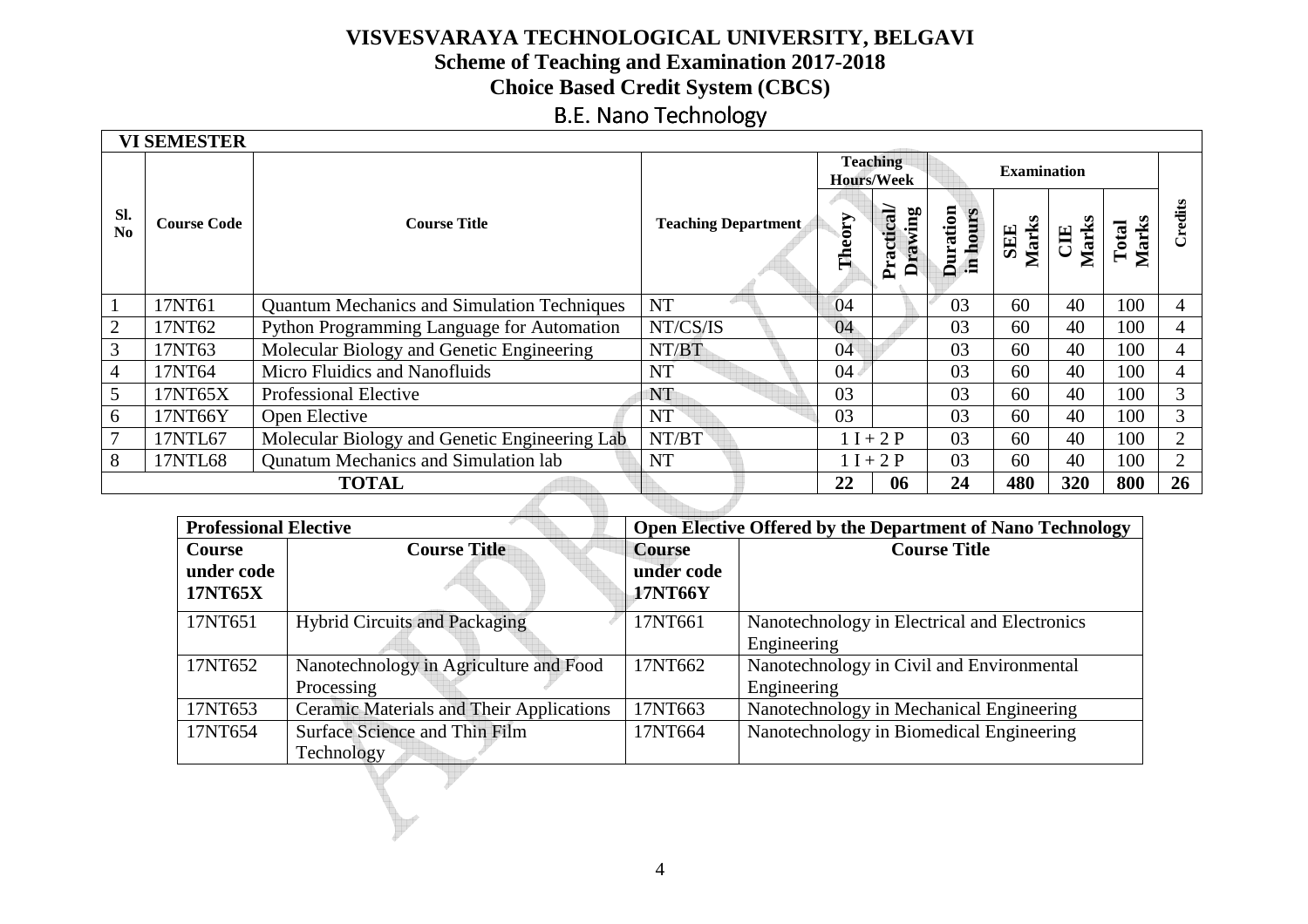# **Scheme of Teaching and Examination 2017-2018 Choice Based Credit System (CBCS)**

## B.E. Nano Technology

|           | <b>VII SEMESTER</b>                              |                                            |                            |                                      |                      |                      |                    |                     |                |                |
|-----------|--------------------------------------------------|--------------------------------------------|----------------------------|--------------------------------------|----------------------|----------------------|--------------------|---------------------|----------------|----------------|
|           |                                                  |                                            |                            | <b>Teaching</b><br><b>Hours/Week</b> |                      |                      | <b>Examination</b> |                     |                |                |
| SI.<br>No | <b>Course Code</b><br><b>Course Title</b>        |                                            | <b>Teaching Department</b> | Theory                               | Practical<br>Drawing | Duration<br>in hours | SEE<br>Marks       | <b>CIE</b><br>Marks | Marks<br>Total | Credits        |
|           | 17NT71                                           | Nanocomposites and Their Applications      | <b>NT</b>                  | 04                                   |                      | 03                   | 60                 | 40                  | 100            | $\overline{4}$ |
| 2         | 17NT72                                           | Microcontrollers and Interface             | NT/EC                      | 04                                   |                      | 03                   | 60                 | 40                  | 100            | 4              |
| 3         | 17NT73                                           | <b>MEMS</b> and <b>NEMS</b>                | <b>NT</b>                  | 04                                   |                      | 03                   | 60                 | 40                  | 100            | 4              |
| 4         | 17NT74X                                          | Professional Elective                      | <b>NT</b>                  | 03                                   |                      | 03                   | 60                 | 40                  | 100            | 3              |
| 5         | 17NT75Y                                          | Professional Elective                      | NT                         | 03                                   |                      | 03                   | 60                 | 40                  | 100            | $\overline{3}$ |
| 6         | 17NTL76                                          | Nano - Composites, Device Fabrication, and | <b>NT</b>                  | $1 I + 2 P$                          |                      | 03                   | 60                 | 40                  | 100            | 2              |
|           |                                                  | <b>Characterization Lab</b>                |                            |                                      |                      |                      |                    |                     |                |                |
|           | 17NTL77                                          | <b>MEMS</b> Simulation Lab                 | <b>NT</b>                  | $1 I + 2 P$                          |                      | 03                   | 60                 | 40                  | 100            | $\overline{2}$ |
| 8         | 17NTP78<br>Project Phase – I and Project Seminar |                                            | <b>NT</b>                  |                                      | 03                   | --                   | $--$               | 100                 | 100            | $\overline{2}$ |
|           |                                                  | <b>TOTAL</b>                               |                            | 18                                   | 09                   | 21                   | 420                | 380                 | 800            | 24             |

| <b>Professional Elective</b>           |                                                  | <b>Professional Elective</b>           |                                           |  |  |  |  |
|----------------------------------------|--------------------------------------------------|----------------------------------------|-------------------------------------------|--|--|--|--|
| <b>Course</b><br>under code<br>17NT74X | <b>Course Title</b>                              | <b>Course</b><br>under code<br>17NT75Y | <b>Course Title</b>                       |  |  |  |  |
| 17NT741                                | Data Analytics in Nanoscience                    | 17NT751                                | Signal and Image Processing               |  |  |  |  |
| 17NT742                                | Nanotechnology for Health Care                   | 17NT752                                | Nanotechnology for Energy and Environment |  |  |  |  |
| 17NT743                                | <b>Engineering Materials and Surface Coating</b> | 17NT753                                | 3D Printing Technology                    |  |  |  |  |
| 17NT744                                | Facilitation, Validation, QC, and QA             | 17NT754                                | Nano Toxicology                           |  |  |  |  |
|                                        |                                                  |                                        |                                           |  |  |  |  |